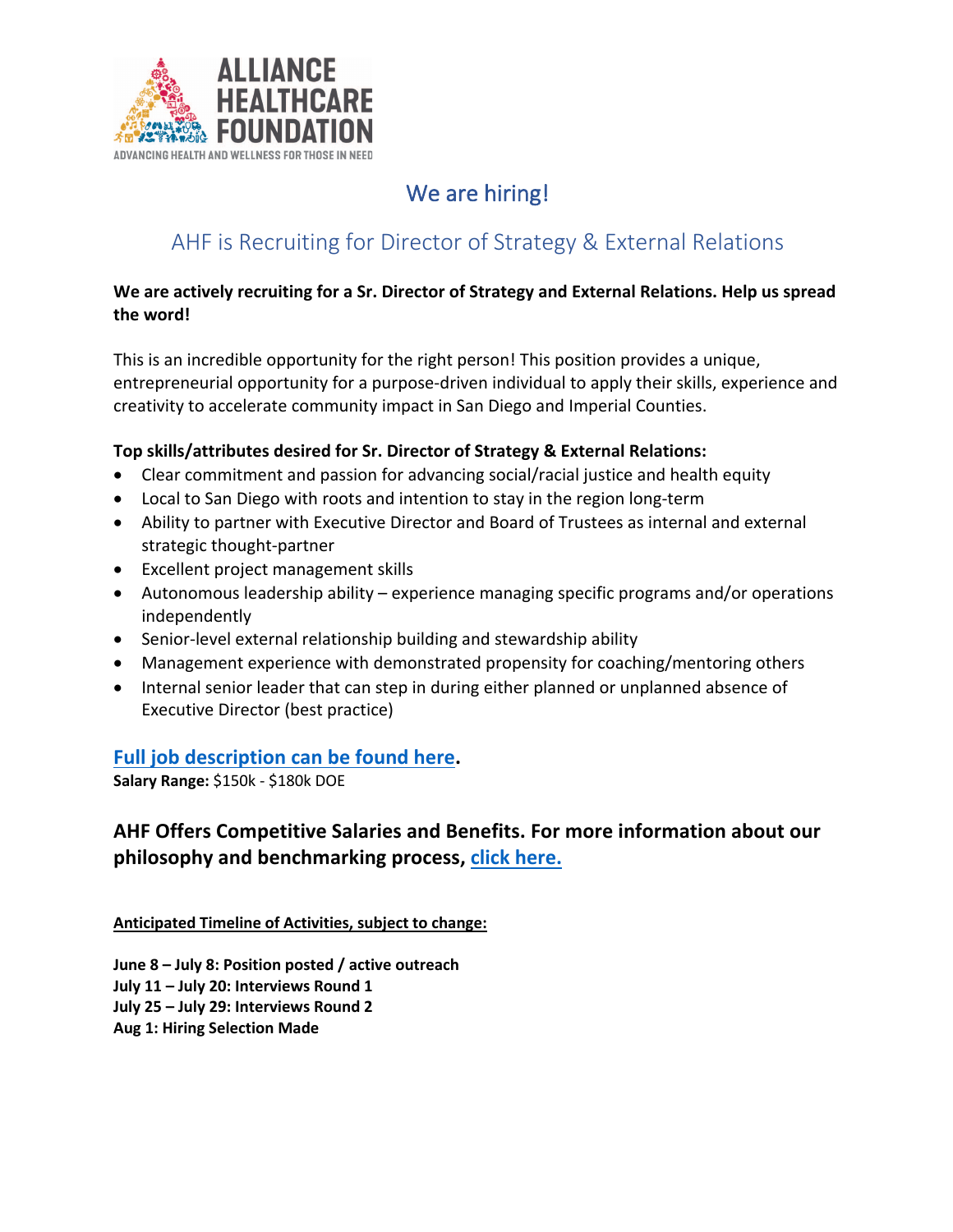### **AHF JOB DESCRIPTION: SENIOR DIRECTOR OF STRATEGY AND EXTERNAL RELATIONS**

At **Alliance Healthcare Foundation (AHF)**, we envision a San Diego and Imperial County region where equitable health resources lead to universal health and well-being. We work to advance health and wellness for underserved and historically marginalized populations in San Diego and Imperial counties.

Our culture is open, collaborative, creative, forward moving, inclusive, and innovative. This is a place for people with deep purpose, kindness, mastery, and a steadfast internal commitment to make a better world. Come join us!

The Senior Director of Strategy and External Relations will play an integral role in providing ongoing strategic support, visionary leadership, technical capacity, and project management for AHF across a variety of issue areas in both our grantmaking programmatic work, as well as through our impact investment portfolio. Example strategic focus areas include advancing economic mobility and security (guaranteed basic income, equitable workforce pathways, affordable housing), AHF's innovation initiative, and efforts to shift healthcare dollars upstream to address social determinants of health, along with other priorities. This position provides a unique, entrepreneurial opportunity to apply your skills, experience, and creativity to accelerate community impact.

**Position Overview**: The Senior Director of Strategy and External Relations is an engaged, connected individual that seeks and builds meaningful partnerships to lead the organization's strategic direction. This role represents AHF at various tables, specifically those including senior and executive leadership; leads visionary thinking to achieve our mission; and seeks innovative opportunities to address systemic barriers for our communities.

#### **Attributes and Characteristics:**

- Strong commitment to the Foundation's vision, mission, and values; an ally of anti-racist work
- A demonstrated ability to represent organizations in professional engagement settings from local to national convenings (conferences, workshops, executive meetings, etc.)
- Proven track record of providing thoughtful, strategic, collaborative and effective executive leadership with measurable results
- Sociable and creative, as well as highly skilled and effective at implementation and follow-through
- Management experience required, with demonstrated ability to inspire and support teams with servant leadership approach
- Deep understanding of "systems-change," and experience participating in and/or leading collaborative and successful systems-change efforts
- Passionate about and skilled at finding solutions to complex social issues and creating sustainable positive impact in partnership with multiple stakeholders.
- Experience working with public agencies, elected officials and other policy makers and staff across a variety of issues and topics.
- Highly organized and dependable; team-oriented "can-do" attitude
- Self-starter with grit, mastery, polish and excellent overall communication (oral and written) skills
- Strong interpersonal skills, with a natural preference and ability to work with others as part of a collaborative and high-performing team
- Excellent time management skills; ability to prioritize and consistently meet deadlines with minimal supervision
- Coachable team player; adaptable and energized by frequently changing and new challenges
- Aptitude for proactively identifying and resourcefully resolving issues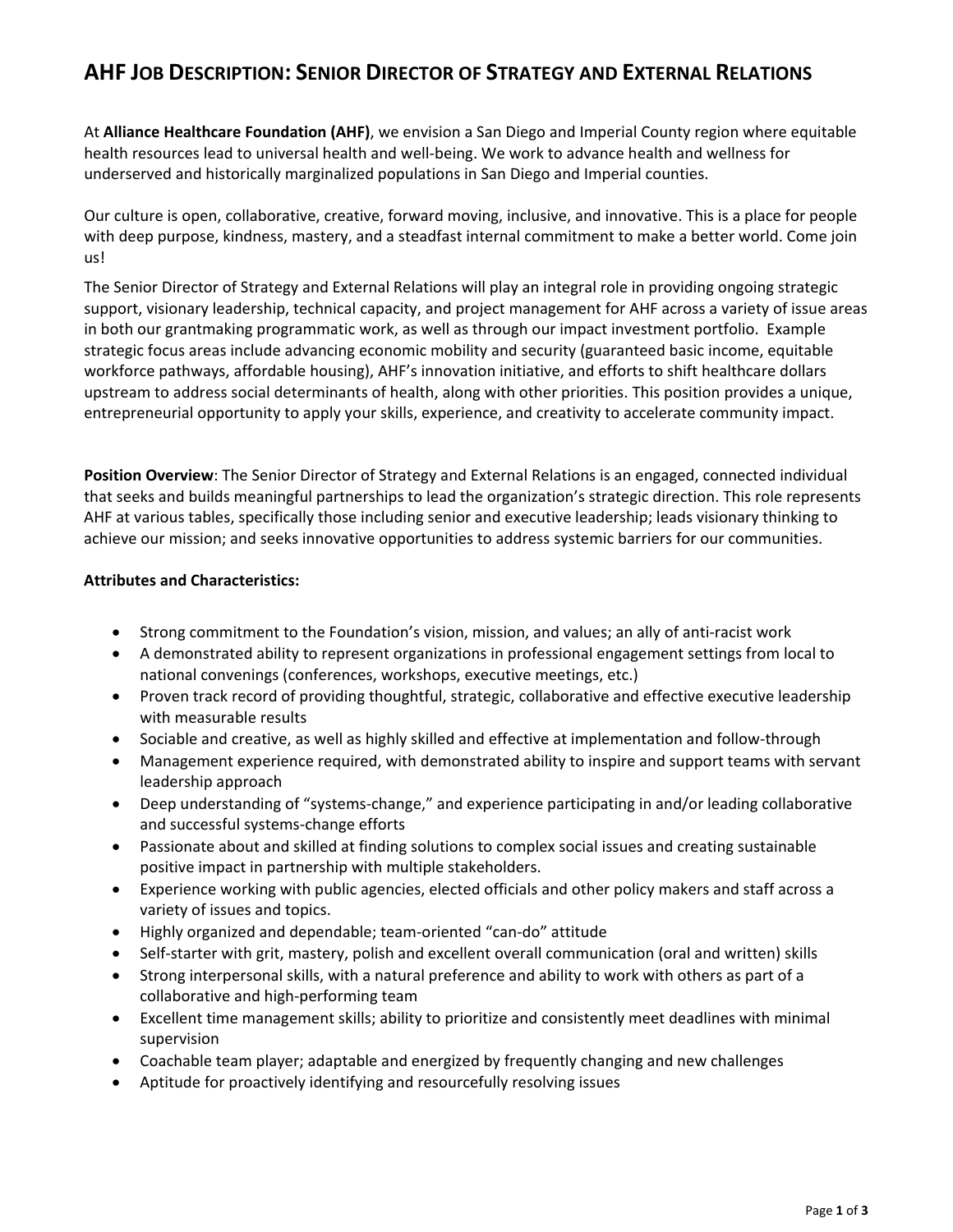## **AHF JOB DESCRIPTION: SENIOR DIRECTOR OF STRATEGY AND EXTERNAL RELATIONS**

#### **Essential Job Functions**

- Represent AHF internally and externally, in partnership with the Executive Director; strengthen and deepen connections to key audiences in San Diego and Imperial County
- Lead efforts to expand organizational reach to include new strategic partners, including governmental, philanthropic, private and non-profit entities.
- Serve as the senior strategic advisor and lead on public affairs initiatives, including with local, regional and statewide public agency partners
- Provide management/supervision and mentorship to AHF's program team. Oversee grant portfolio and manage team of high-performing program staff (2) to effectively to achieve outcomes.
- Develop and/or identify innovative, visionary opportunities for AHF to sustainably advance its mission
- Translate strategic plans into short and long-term outcomes with defined metrics
- Use data, analytics, and insights to determine initiative success
- Serve as the Foundation's in-house policy expert that is up-to-date on key changes related to AHF's mission and current portfolio of programs
- Provide thought leadership in close partnership with the Executive Director, Program and Communications Teams
- Regular presentations and strategic communication/thought-partnering with AHF's board of directors and committee members
- Maintain an effective external profile with regional partners such as healthcare systems, government entities, public officials, executive teams, etc.
- Direct attention to pressing, emergent health and wellness issues in San Diego and Imperial
- Commit to the organizational value of advancing equity, and actively participate in AHF's anti-racism journey; support tangible action towards these aims
- Work collaboratively with the team to coordinate on strategic planning, high priority projects, etc.
- Promote a culture of high performance and continuous improvement that values learning and growth opportunities for all team members
- Explore and identify best practices from other organizations and regions to incorporate into AHF

#### **Knowledge & Skills Requirements**

- 10+ years of leadership / senior management level experience in philanthropy, policy, healthcare, government, or related field required
- Visionary and strategic thinking skills- great at connecting the dots and seeing patterns within systems and partnerships
- Knowledge and familiarity of the region and related policies and networks
- Proven experience in external leadership engagement
- Influencer, opportunistic, multi-tasker, and adapts to change well
- Direct experience working with government officials and staff around a variety of issue areas
- Mastery level skills with Microsoft Office Suite and intermediate computer skills
- Bachelor's degree required, master's degree preferred

Alliance Healthcare Foundation is an equal opportunity employer and welcomes all qualified applicants regardless of race, color, religion, national origin, ancestry, sex, age, medical condition, sexual orientation, genetic information, marital status, pregnancy, physical or mental disability, veteran or other characteristic protected by local, state or federal law.